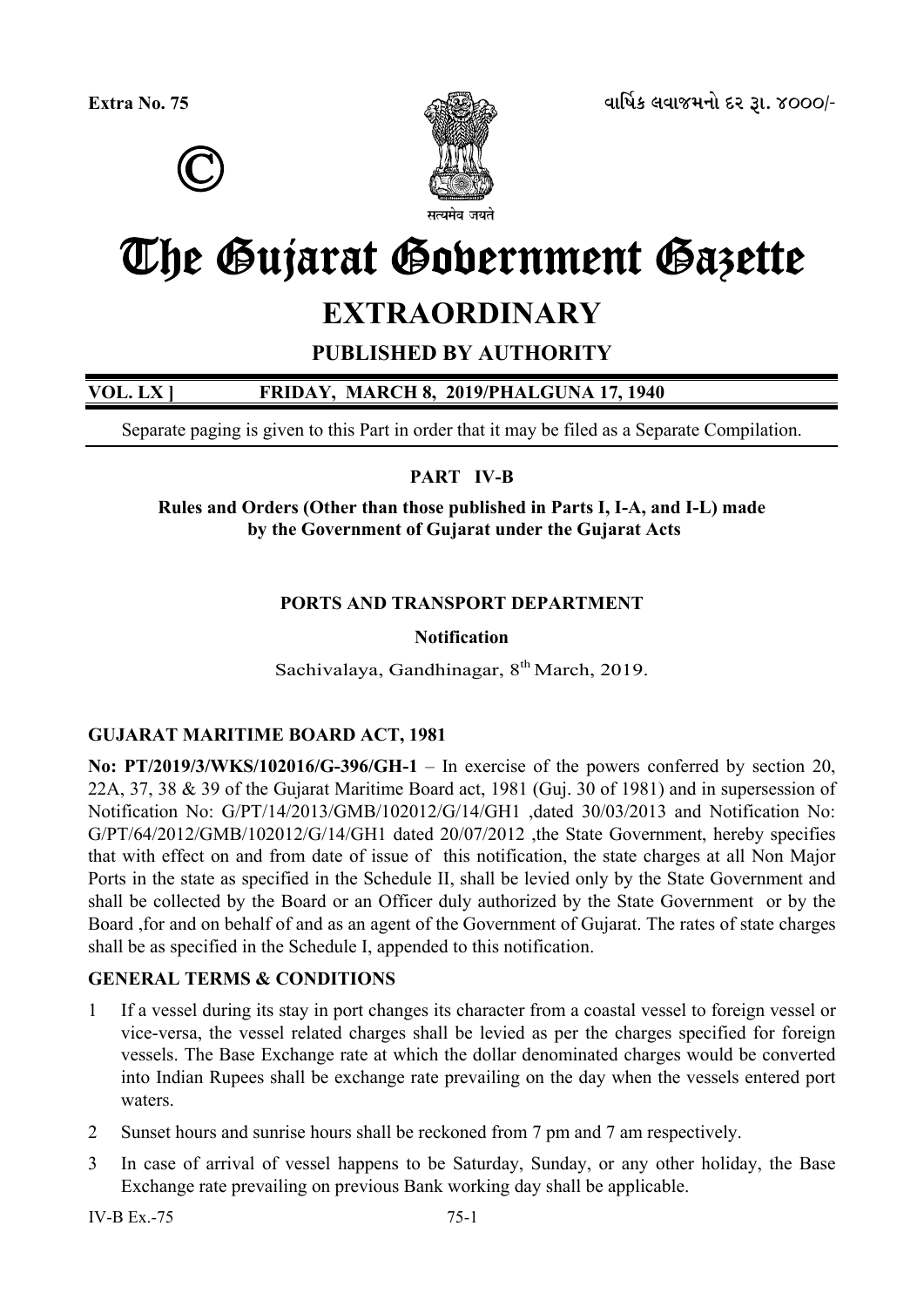#### 75-2 GUJARAT GOVERNMENT GAZETTE, EX., 08-03-2019 [ PART IV-B

- 4 A regular review of Base Exchange rate shall be made once in 30 days from date of arrival in the cases of vessels staying in the Port for longer period. The basis of billing shall change prospectively with reference to the appropriate exchange rate prevailing at the time of review. The Base Exchange rate shall be the rate on the date of arrival of the vessel or the rate on the 30<sup>th</sup> day from the date of the arrival of the vessel, whichever is higher.
- 5 The charges for coastal cargo/containers/vessels shall be denominated and collected in Indian Rupees.
- 6 The day of entry of the vessel into port limits shall be reckoned as the day for such conversion. In respect of charges on containers, the day of entry of the vessel in the case of import containers and the day of arrival of containers into the port in the case of export containers shall be reckoned as the day for such conversion.
- 7 All dollars denominated tariff will be recovered in Indian Rupees after conversion of charges in dollar terms to its equivalent Indian Rupees at the market buying rate notified by the State Bank of India at respective port office location. The rate shall be duly certified by the Port officer.
- 8 For the purpose of calculating the dues the unit by weight shall be One tonne or 1,000 kilograms, the unit by volume measurement shall be 1 cubic metre and the unit by capacity measurement for liquids in bulk shall be 1,000 litres.
- 9 All charges worked out shall be rounded off to the next higher rupee on the grand total of each bill.
- 10 In calculating the gross weight or measurement by volume or capacity of any individual item, fractions up to 0.5 shall be taken as 0.5 unit and fractions of 0.5 and above shall be treated as one unit, except where otherwise specified.
- 11 In line with the provisions of the Agreement signed with the respective party for handling cargo through SBM, 50% rebate in wharfage rate for cargo handled through SBM/SPM shall be available only during the concession period.
- 12 Where the operator of a captive jetty or private jetty or private port has entered into an agreement with the Board, the terms and condition of such agreement would prevail over the Schedule of Port Charges to the extent there is an inconsistency/difference between the two.
- 13 If any interpretation of SoPC is required at any point of time, it shall be at the level of the Vice Chairman and Chief Executive Officer (GMB) or the Board as per the delegation of financial powers stipulated by it.
- 14 The SoPC rates [GOG and GMB Charges (Except water front royalty (WFR) and other charges notification issued separately earlier)] shall be subject to escalation by Wholesale Price Index (WPI) with effect from  $1<sup>st</sup>$  April every financial year.

## **Definitions and Abbreviations**

## **Definitions**

| N <sub>0</sub> | <b>Particulars</b>                      | <b>Definition</b>                                                                                                                                                                                                                 |
|----------------|-----------------------------------------|-----------------------------------------------------------------------------------------------------------------------------------------------------------------------------------------------------------------------------------|
| a.             | "Captive Jetty" or<br>"Captive SPM/SBM" | :   means a jetty or SPM constructed for landing $\&$ shipping by a<br>port based industry located in Gujarat for landing and shipping<br>of their captive industrial raw materials or their finished<br>products from the jetty. |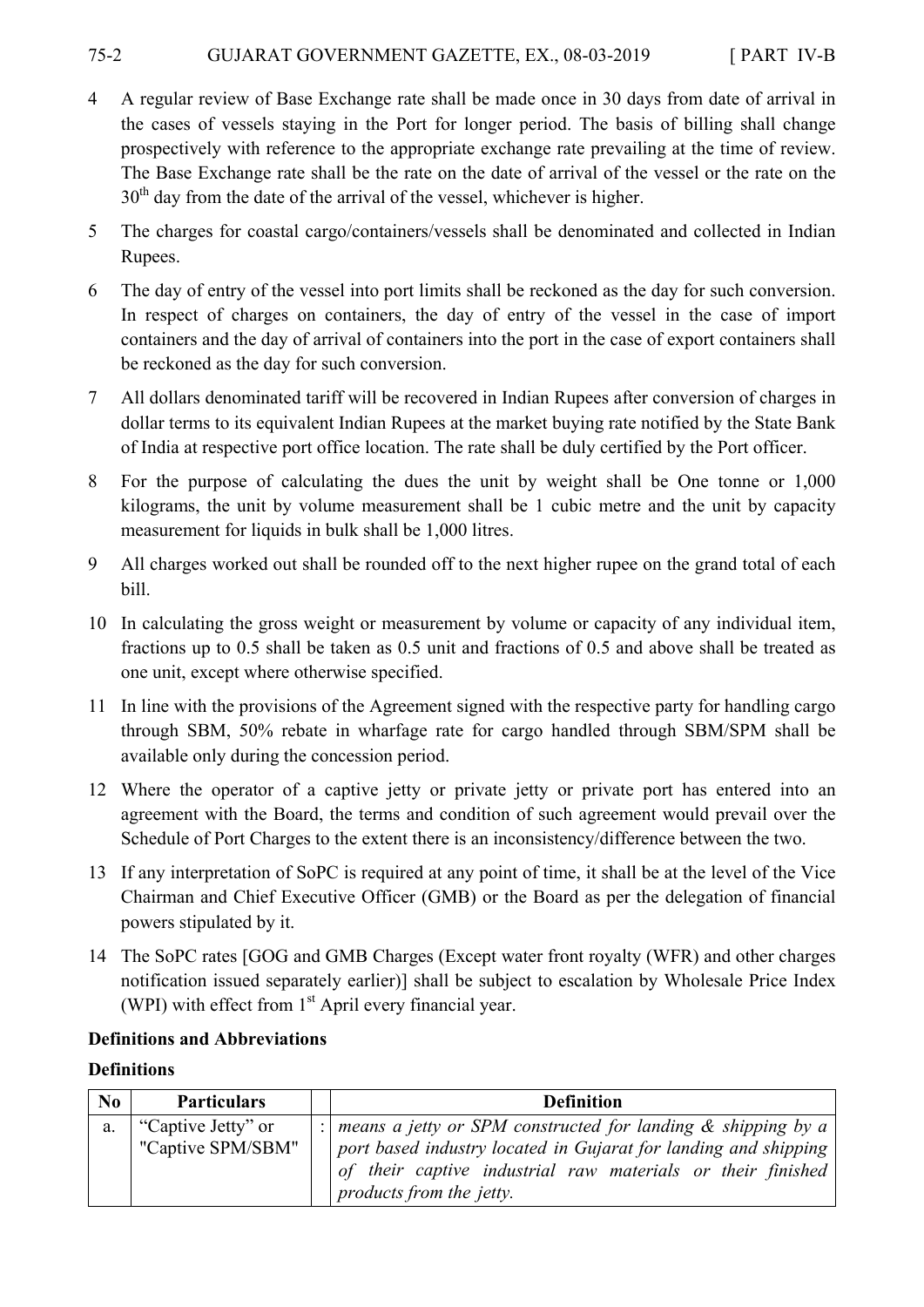| No            | <b>Particulars</b>                                | <b>Definition</b>                                                                                                                                                                                                                                                                                                                                        |  |
|---------------|---------------------------------------------------|----------------------------------------------------------------------------------------------------------------------------------------------------------------------------------------------------------------------------------------------------------------------------------------------------------------------------------------------------------|--|
| $\mathbf b$ . | "Coastal Ship" or<br>"Coastal vessel"             | means a vessel exclusively employed in carriage by sea of<br>passengers or goods between a port or place in India and<br>another port or place in India, and which is registered in India<br>and has Indian Crew. Further such vessel shall have a valid<br>coasting license issued under the Merchant Shipping Act, 1958<br>by the Competent Authority. |  |
| c.            | "Day"                                             | means day of 24 hours commencing at the hour when the service<br>is availed of                                                                                                                                                                                                                                                                           |  |
| d.            | Sunset hours                                      | Sunset hours and sunrise hours shall be reckoned from 7 pm and<br>7 am respectively.                                                                                                                                                                                                                                                                     |  |
| e.            | "Foreign Ship" or<br>"Foreign Vessel"             | means a vessel employed in trading between any Port or place in<br>India and a port or place outside India, or between ports or<br>places outside India                                                                                                                                                                                                  |  |
| f.            | "Gujarat Maritime<br>Board", "GMB" and<br>"Board" | means the Gujarat Maritime Board and includes any officer or<br>servant authorized by it                                                                                                                                                                                                                                                                 |  |
| g.            | "L.D.T."                                          | means light displacement tonne of the vessels certified as such                                                                                                                                                                                                                                                                                          |  |
| h.            | "Landing Place"                                   | includes a bunder, wharf, pier, jetty, SBMISPM and hard place<br>used for the landing, shipping or storage of goods, or for the<br>embarking/disembarking of passengers or delivery/support of<br>liquid/gas cargo                                                                                                                                       |  |
| $i$ .         | "Measurement<br>Tonne"                            | Measurement Tonne refers to the weight of cargo such as wood,<br>timber, wool or any unenumerated cargo for which the weight in<br>"tonne" shall be worked out by applying a measurement factor of<br>1.41584 cubic meters (50 cubic feet) per tonne                                                                                                     |  |
| j.            | "Mechanized vessel"                               | means mechanically propelled vessel which covers every<br>description of vessel propelled wholly or inpart by electricity,<br>steam or other mechanical power registered under Indian Vessel<br>Act, 1917                                                                                                                                                |  |
| k.            | "Navigational<br>Assistance"                      | means providing services related to navigational and directional<br>assistance/ advice on VHF set or any other such communication<br>means by an authorized representative of GMB for the purpose<br>of beaching/ berthing a manned/live ship                                                                                                            |  |
| 1.            | "Passenger"                                       | means any person of 3 years of age or upward, carried in vessel,<br>other than master, their agents and crew and the owners with<br>family and servants                                                                                                                                                                                                  |  |
| m.            | "Pilotage Services"                               | means providing services related to pilot, pilot vessel, use of<br>navigational channel, and navigational aids like lights, beacons,<br>buoys, etc.                                                                                                                                                                                                      |  |
| n.            | "Port Group"                                      | means the ten port groups of GMB, as given in Schedule II                                                                                                                                                                                                                                                                                                |  |
| 0.            | "Port"                                            | means any non-major port to which GMB Act applies within<br>such limits as may from time to time be defined by the State<br>Government under the Indian Port Act, 1908, and includes any<br>part of a river or channel which is defined as such under the<br><b>GMB</b> Act, 1981                                                                        |  |
| p.            | "Private Jetty"                                   | means a jetty or wharf, which is newly constructed or renovated<br>or modernized with mechanized handling by private party with<br>private investment or leased by GoG/GMB to the private party                                                                                                                                                          |  |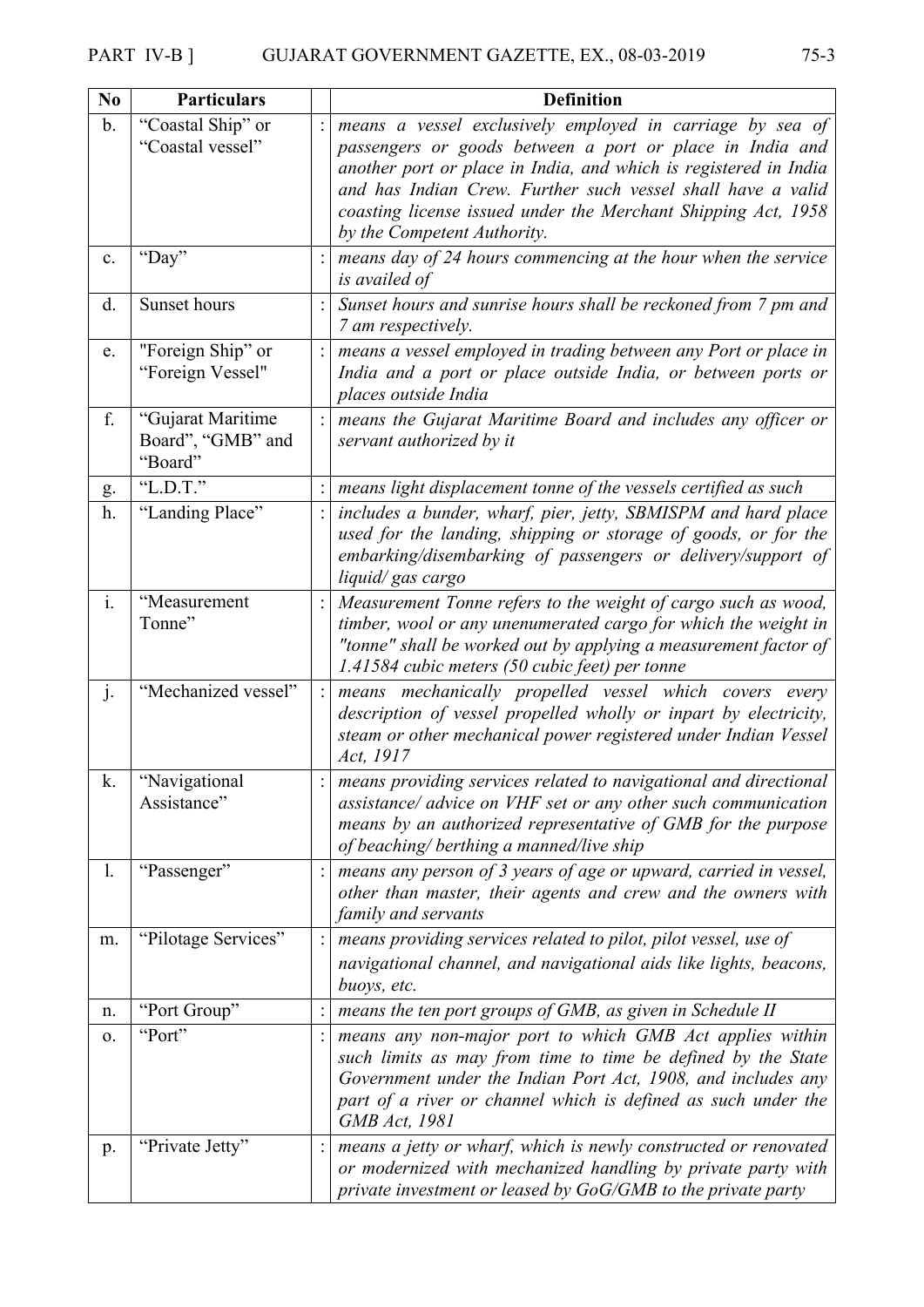| N <sub>0</sub> | <b>Particulars</b> | <b>Definition</b>                                                                                                                                                                                                                                                                                                                                                                                                                                                                                                                                                                                                                     |
|----------------|--------------------|---------------------------------------------------------------------------------------------------------------------------------------------------------------------------------------------------------------------------------------------------------------------------------------------------------------------------------------------------------------------------------------------------------------------------------------------------------------------------------------------------------------------------------------------------------------------------------------------------------------------------------------|
| q.             | "Public Holiday"   | means a Sunday and any other day declared to be a public<br>holiday in the State under Section 2 of the Negotiable Instrument<br>Act, 1881                                                                                                                                                                                                                                                                                                                                                                                                                                                                                            |
| r.             | "Reefer"           | means any container for the purpose of carriage of goods which<br>require refrigeration                                                                                                                                                                                                                                                                                                                                                                                                                                                                                                                                               |
| S.             | "Sailing Vessel"   | means any vessel provided with sufficient sail area for<br>navigation under sail alone whether or not fitted with<br>mechanical means of propulsion, and includes a rowing boat or<br>canoe but does not include a pleasure craft                                                                                                                                                                                                                                                                                                                                                                                                     |
| t.             | "Shut out goods"   | means such goods which are sent for the shipment to the vessel<br>from the port transit, but not accepted on board by the vessel and<br>certified as such by the Master of the vessel and returned to<br>transit                                                                                                                                                                                                                                                                                                                                                                                                                      |
| u.             | "Tonne"            | Tonne in relation to cargo means a metric tonne of 1000<br>kilograms and wherever weights are declared in measure of long<br>Ton according to British Unit, the rate of conversion of such ton<br>into Metric Unit of weight shall be 1,016.05 kilograms. In<br>respect of bulk liquid cargo which is not measured in tonnes, one<br>"Tonne" shall be measured on the basis of 1000 liters of such<br>cargo Tonne in relation to vessel shall be determined or<br>determinable by the rules made under section 74 of The<br>Merchant Shipping Act, 1958 (44 of 1958) for regulating the<br>measurement of the Gross Tonnage of Ships. |
| $\mathbf{V}$   | "Vessel"           | mean barges, boats, tugs, launches or any other mechanized or<br>non-mechanized floating craft and also include anything made<br>for the conveyance mainly by water of human being or of goods.                                                                                                                                                                                                                                                                                                                                                                                                                                       |
| W.             | "GRT"              | means Gross Registered Tonnage of vessel as per the Ship's<br>Registry or the International Tonnage Certificate issued by the<br>competent authorities or a declaration from Defense Authorities<br>in respect of war ships/Naval ships.                                                                                                                                                                                                                                                                                                                                                                                              |
| X.             | "Port Transit"     | means the transit area within the port in which the goods are<br>brought for landing or shipping                                                                                                                                                                                                                                                                                                                                                                                                                                                                                                                                      |

## **Abbreviations**

| a.             | "B"           | ÷ | Means bale                                                       |  |
|----------------|---------------|---|------------------------------------------------------------------|--|
| $\mathbf b$ .  | "E"           |   | Means each                                                       |  |
| $\mathbf{c}$ . | " $Kg$ "      |   | Means kilogram                                                   |  |
| d.             | "SBM"         |   | Means a Single Buoy Mooring, which has been put in the sea for   |  |
|                |               |   | handling the steamers carrying liquid/gas cargo.                 |  |
| e.             | "SPM"         |   | Means Single Point Mooring, which has been put in the sea for    |  |
|                |               |   | handling the steamers carrying liquid/gas cargp                  |  |
| f.             | "T $(Meas)$ " |   | Means a measurement tonne as defined in clause $(g)$<br>under    |  |
|                |               |   | Definitions                                                      |  |
| g.             | "T"           |   | Means tonne as defined in clause $(q)$ under Definitions         |  |
| h.             | "TEU"         |   | Twenty feet Equivalent Unit                                      |  |
|                | "FEU"         |   | Forty feet Equivalent Unit                                       |  |
| $\cdot$        | <b>USD</b>    | ÷ | <b>United State Dollar</b>                                       |  |
| k.             | <b>WPI</b>    |   | Wholesale Price Index issued by RBI at the complication of every |  |
|                |               |   | <b>Financial Year</b>                                            |  |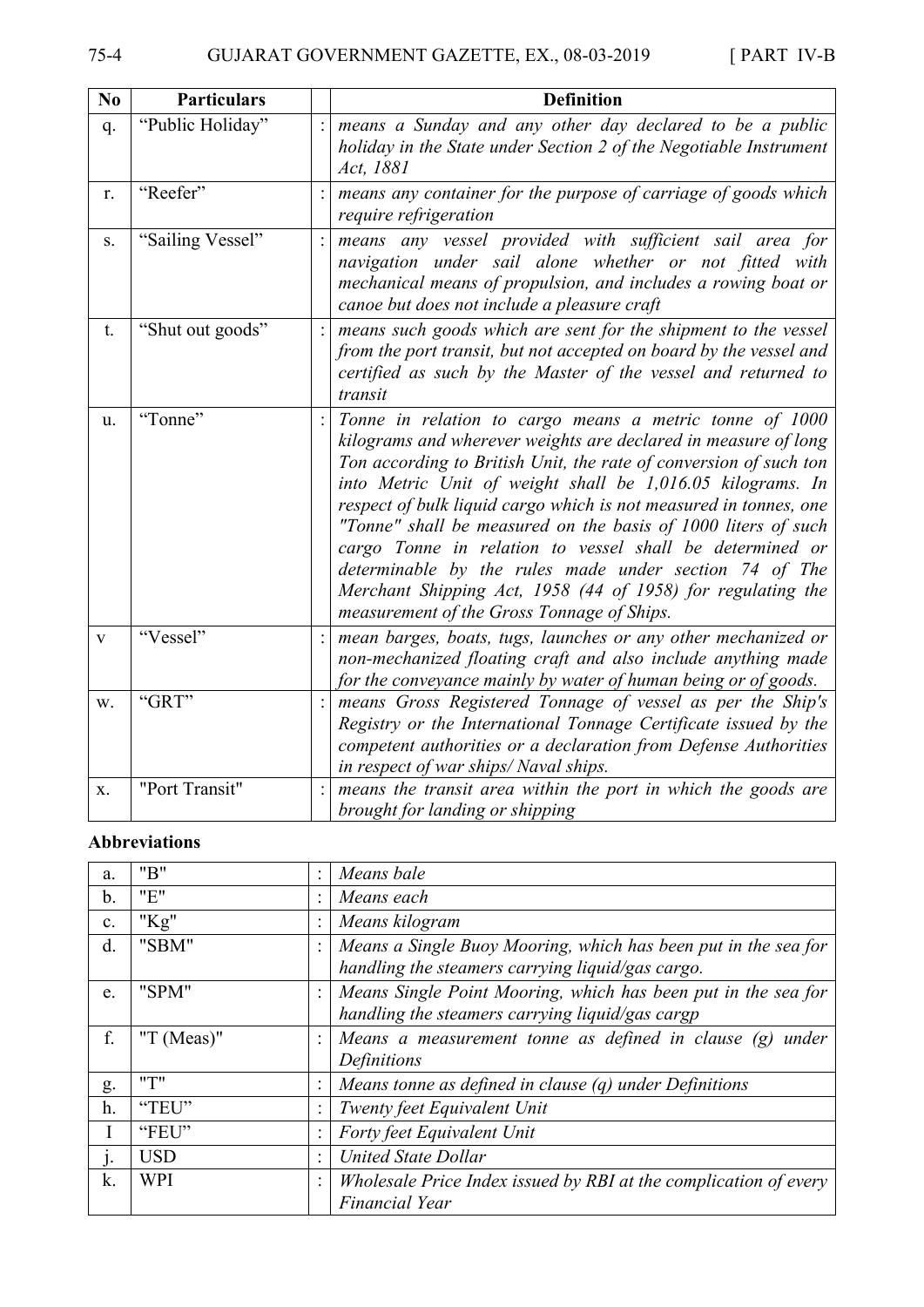## **1. Landing and Shipping Fees [Wharfage Charges]**

All cargo that is actually landed or shipped at berths, jetties, wharfs, quays or pier at non-major ports in Gujarat shall be liable to pay Wharfage charges as per the following table:

| N <sub>0</sub>   | <b>Classification of Cargo</b>                            | Unit           | Captive<br>Jetty with<br>set off<br>(INR) | Private<br><b>Jetty</b><br>(INR) | <b>GMB</b> Jetty<br>(INR) | <b>Captive Jetty</b><br>without set<br>off (INR) |
|------------------|-----------------------------------------------------------|----------------|-------------------------------------------|----------------------------------|---------------------------|--------------------------------------------------|
| $\boldsymbol{l}$ | $\overline{2}$                                            | $\overline{3}$ | $\overline{4}$                            | 5                                | 6                         | $\overline{7}$                                   |
| A                | <b>Petroleum Products &amp; Petroleum Derivatives</b>     |                |                                           |                                  |                           |                                                  |
|                  | 1.Crude Oil                                               |                | 42.00                                     | 23.99                            | 24.69                     | 22.00                                            |
|                  | <b>2. Liquid Petroleum Products</b>                       |                |                                           |                                  |                           |                                                  |
|                  | I. Lubricating Oil (Fuel<br>Oil)                          | T              | 65.00                                     | 68.51                            | 68.59                     | 55.00                                            |
|                  | II. Naphtha                                               | T              | 65.00                                     | 68.51                            | 68.59                     | 55.00                                            |
|                  | III. Petrol                                               | T              | 65.00                                     | 68.51                            | 68.59                     | 55.00                                            |
|                  | IV. Petrol, LDO & SKL                                     | T              | 65.00                                     | 68.51                            | 68.59                     | 55.00                                            |
|                  | V. HSD                                                    | T              | 65.00                                     | 68.51                            | 68.59                     | 55.00                                            |
|                  | VI. Caustic Lye                                           | T              | 65.00                                     | 68.51                            | 68.59                     | 55.00                                            |
|                  | VII. Kerosene                                             | T              | 65.00                                     | 68.51                            | 68.59                     | 55.00                                            |
|                  | VIII. Furnace Oil                                         | $\mathbf T$    | 65.00                                     | 68.51                            | 68.59                     | 55.00                                            |
|                  | IX. Other petroleum<br>products                           | T              | 65.00                                     | 68.51                            | 68.59                     | 55.00                                            |
|                  | 3. Liquid Petroleum Derivatives                           |                |                                           |                                  |                           |                                                  |
|                  | I. Butadiene                                              | T              | 80.59                                     | 60.76                            | 68.59                     | 68.59                                            |
|                  | II. Butane                                                | T              | 80.59                                     | 60.76                            | 68.59                     | 68.59                                            |
|                  | III. VCM                                                  | T              | 80.59                                     | 60.76                            | 68.59                     | 68.59                                            |
|                  | IV. MEG                                                   | T              | 80.59                                     | 60.76                            | 68.59                     | 68.59                                            |
|                  | V. PVC                                                    | T              | 68.00                                     | 48.00                            | 68.00                     | 56.00                                            |
|                  | VI. EDC                                                   | T              | 120.00                                    | 84.00                            | 120.00                    | 100.00                                           |
|                  | VII. Paraxylene                                           | T              | 80.59                                     | 60.76                            | 68.59                     | 68.59                                            |
|                  | VIII. Propylene &<br>Polypropylene                        | T              | 80.59                                     | 60.76                            | 68.59                     | 68.59                                            |
|                  | IX. Ethylene                                              | T              | 80.59                                     | 60.76                            | 68.59                     | 68.59                                            |
|                  | X. Other Liquid<br>Petroleum derivatives                  | T              | 80.59                                     | 60.76                            | 68.59                     | 68.59                                            |
|                  | 4. Liquified Gas                                          |                |                                           |                                  |                           |                                                  |
|                  | I. LPG                                                    | T              | 151.90                                    | 115.90                           | 151.90                    | 131.90                                           |
|                  | II. LNG                                                   | T              | 151.90                                    | 115.90                           | 151.90                    | 131.90                                           |
|                  | 5. Solid Petroleum<br><b>Products &amp; Derivatives</b>   |                |                                           |                                  |                           |                                                  |
|                  | I. Asphalt, Bitumen and<br>Coal tar                       | T              | 43.00                                     | 34.57                            | 43.00                     | 35.00                                            |
|                  | II. Pet coke                                              | T              | 38.59                                     | 30.59                            | 34.57                     | 33.59                                            |
|                  | III. Other solid<br>petroleum products and<br>derivatives | T              | 69.51                                     | 56.51                            | 68.59                     | 61.51                                            |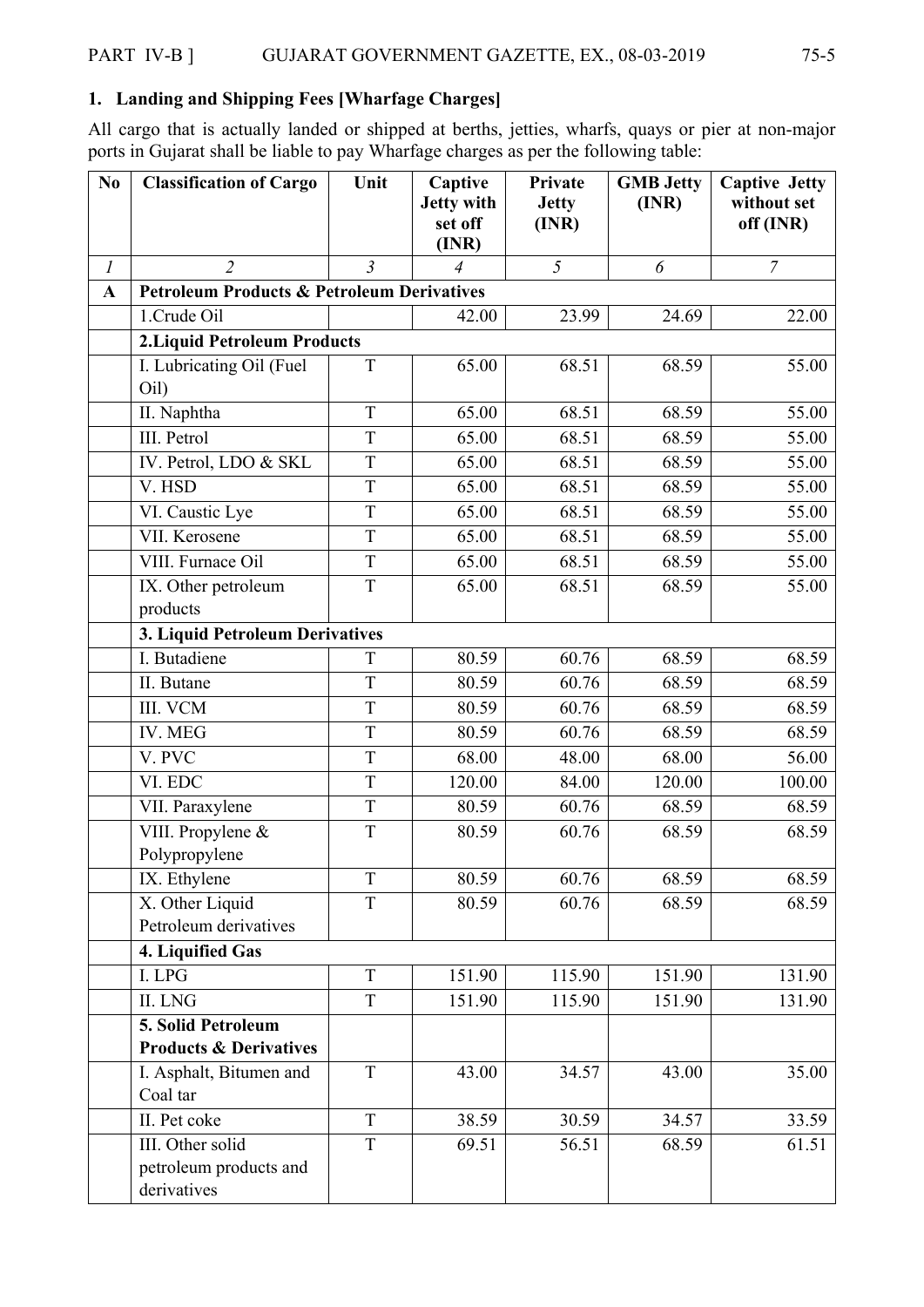| N <sub>0</sub> | <b>Classification of Cargo</b>                                                                   | Unit           | Captive<br><b>Jetty with</b><br>set off<br>(INR) | Private<br><b>Jetty</b><br>(INR) | <b>GMB</b> Jetty<br>(INR) | <b>Captive Jetty</b><br>without set<br>off (INR) |
|----------------|--------------------------------------------------------------------------------------------------|----------------|--------------------------------------------------|----------------------------------|---------------------------|--------------------------------------------------|
| $\mathfrak{I}$ | $\overline{2}$                                                                                   | $\mathfrak{Z}$ | $\overline{4}$                                   | 5                                | 6                         | $\overline{7}$                                   |
| B              | <b>Chemicals</b>                                                                                 |                |                                                  |                                  |                           |                                                  |
|                | 1. Solid Chemicals                                                                               |                |                                                  |                                  |                           |                                                  |
|                | I. Chemical salt<br>including processed<br>edible salt, vaccum salt,<br>iodized salt and gypsum  | T              | 31.00                                            | 23.00                            | 31.00                     | 26.00                                            |
|                | II. Soda Ash                                                                                     | T              | 35.86                                            | 28.74                            | 31.00                     | 30.86                                            |
|                | III. Unprocessed Salt &<br><b>Unprocessed Gypsum</b>                                             | T              | 22.40                                            | 19.40                            | 22.40                     | 21.40                                            |
|                | IV. All other solid<br>chemicals which are not<br>petroleum products or<br>petroleum derivatives | T              | 56.40                                            | 43.40                            | 56.40                     | 48.40                                            |
|                | 2. Liquid Chemicals                                                                              |                |                                                  |                                  |                           |                                                  |
|                | 1. Liquid Ammonia                                                                                | T              | 81.59                                            | 65.76                            | 77.00                     | 68.59                                            |
|                | 2. Liquid Phosphoric<br>Acid                                                                     | $\mathbf T$    | 81.59                                            | 65.76                            | 77.00                     | 68.59                                            |
|                | 3. All other liquid<br>chemicals which are not<br>petroleum products or<br>petroleum derivatives | T              | 85.02                                            | 66.40                            | 77.00                     | 72.02                                            |
| $\mathbf C$    | <b>Food Grains &amp; Food</b><br><b>Products</b>                                                 |                |                                                  |                                  |                           |                                                  |
|                | Food Grains and<br>Pulses                                                                        | T              | 30.00                                            | 21.00                            | 28.00                     | 23.00                                            |
|                | 2. Fruits - fresh and dry<br>of all sorts including<br>dates                                     | T              | 190.00                                           | 120.00                           | 168.00                    | 145.00                                           |
|                | 3. Seeds of all sorts<br>including caster, cotton,<br>groundnut (decorticated<br>or otherwise)   | T              | 34.00                                            | 24.00                            | 32.00                     | 24.00                                            |
|                | 4. Fish                                                                                          | T              | 92.02                                            | 68.40                            | 76.00                     | 72.02                                            |
|                | 5. Onion                                                                                         | T              | 39.40                                            | 30.40                            | 36.40                     | 33.40                                            |
|                | 6. Edible Oil (bulk)                                                                             | T              | 56.76                                            | 46.76                            | 54.76                     | 48.76                                            |
|                | 7. Edible (packed)                                                                               | T              | 48.76                                            | 39.76                            | 45.76                     | 42.76                                            |
|                | 8. Sugar                                                                                         | T              | 31.00                                            | 22.00                            | 28.00                     | 24.00                                            |
|                | 9. Molasses                                                                                      | T              | 31.00                                            | 22.00                            | 28.00                     | 24.00                                            |
|                | 10. Guar Gum                                                                                     | T              | 39.40                                            | 30.40                            | 36.40                     | 33.40                                            |
|                | 11. All other food grains<br>and food products                                                   | $\mathbf T$    | 47.40                                            | 37.40                            | 45.40                     | 39.40                                            |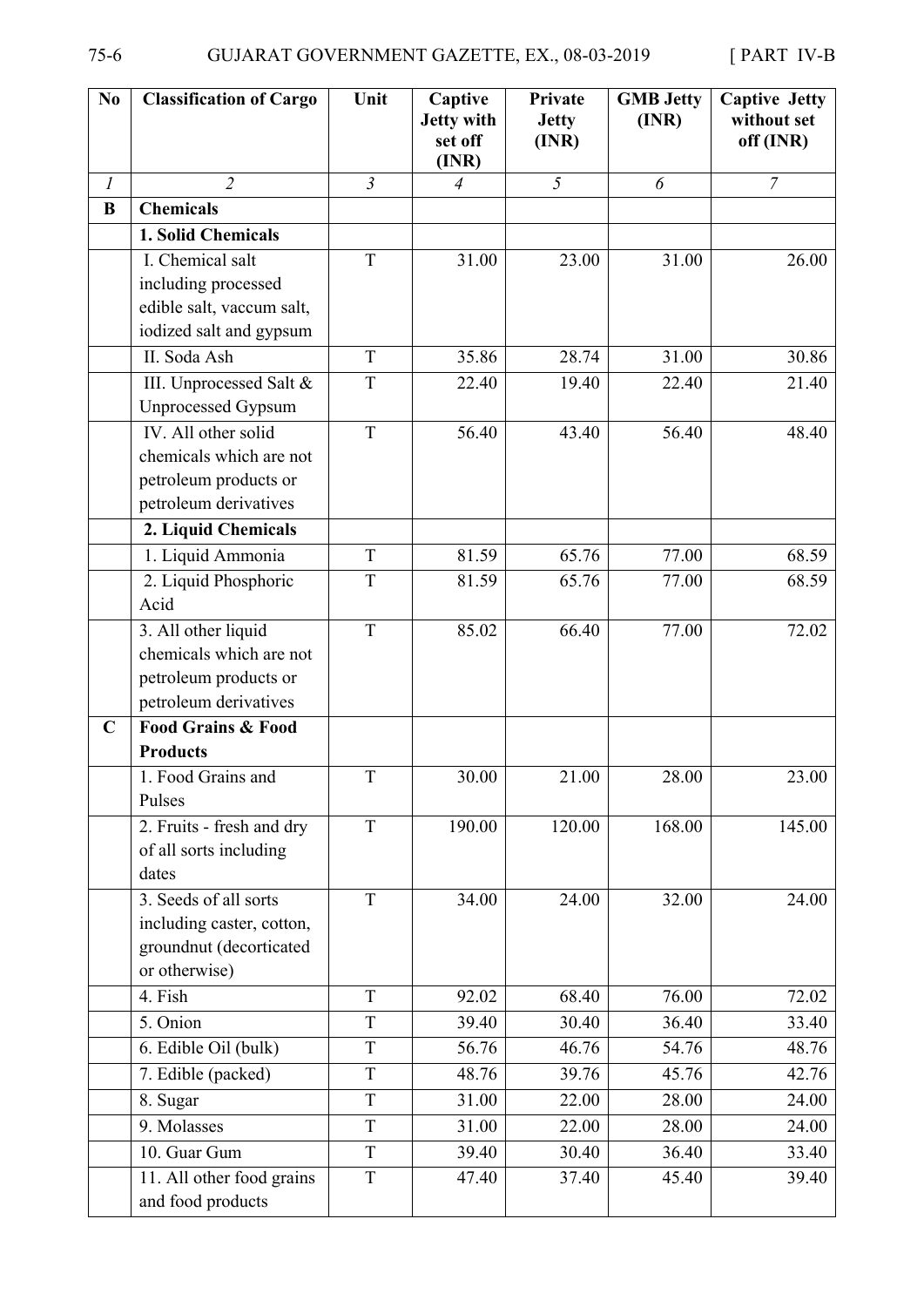| N <sub>0</sub> | <b>Classification of Cargo</b>                                                                     | Unit             | Captive<br><b>Jetty with</b><br>set off<br>(INR) | Private<br><b>Jetty</b><br>(INR) | <b>GMB Jetty</b><br>(INR) | <b>Captive Jetty</b><br>without set<br>off (INR) |
|----------------|----------------------------------------------------------------------------------------------------|------------------|--------------------------------------------------|----------------------------------|---------------------------|--------------------------------------------------|
| $\mathfrak{I}$ | $\overline{2}$                                                                                     | $\overline{3}$   | $\overline{4}$                                   | 5                                | 6                         | $\overline{7}$                                   |
| D              | Iron & Steel and Other<br><b>Metals</b>                                                            |                  |                                                  |                                  |                           |                                                  |
|                | 1. Sponge iron, pig iron<br>and hot briquetted iron                                                | T                | 61.44                                            | 51.44                            | 60.00                     | 51.44                                            |
|                | 2. Hot Rolled and Cold<br>Rolled                                                                   | T                | 61.44                                            | 51.44                            | 60.00                     | 51.44                                            |
|                | 3. Iron Slabs, Pipes,<br>Plates, sheets, wires,<br>cables, etc.                                    | T                | 69.44                                            | 51.44                            | 60.00                     | 51.44                                            |
|                | 4. Empty drums<br>(Barrels)                                                                        | E                | 23.40                                            | 21.40                            | 24.40                     | 22.40                                            |
|                | 5. Scrap                                                                                           |                  |                                                  |                                  |                           |                                                  |
|                | I. Mill Scale                                                                                      | $\rm T$          | 32.48                                            | 29.48                            | 36.48                     | 32.48                                            |
|                | II. Other Scrap                                                                                    | T                | 71.48                                            | 53.48                            | 61.72                     | 61.48                                            |
|                | 6. All other iron $&$ steel<br>products and other<br>metals                                        | T                | 81.40                                            | 61.40                            | 72.02                     | 69.40                                            |
| E              | <b>Minerals</b>                                                                                    |                  |                                                  |                                  |                           |                                                  |
|                | 1. Iron ore including<br>fines                                                                     | T                | 42.00                                            | 30.00                            | 40.00                     | 32.00                                            |
|                | 2. Copper ore, Copper<br>fine & Copper ore<br>including fines                                      | T                | 42.00                                            | 30.00                            | 40.00                     | 32.00                                            |
|                | 3. Bauxite including<br>calcined bauxite                                                           | T                | 34.00                                            | 24.00                            | 32.00                     | 26.00                                            |
|                | 4. Bentonite and clay in<br>lumps/powder                                                           | T                | 41.40                                            | 33.40                            | 39.40                     | 34.40                                            |
|                | 5. Coal and Coke                                                                                   | T                | 42.57                                            | 32.59                            | 34.57                     | 34.57                                            |
|                | 6. Lignite                                                                                         | T                | 38.59                                            | 29.59                            | 34.57                     | 31.59                                            |
|                | 7. Limestone                                                                                       | T                | 35.74                                            | 26.74                            | 30.86                     | 28.74                                            |
|                | 8. Rock phosphate                                                                                  | T                | 46.35                                            | 35.35                            | 44.35                     | 38.35                                            |
|                | 9. Sulphur                                                                                         | T                | 46.35                                            | 35.35                            | 43.35                     | 37.35                                            |
|                | 10. Sand (other than<br>Ballast)                                                                   | T                | 25.31                                            | 19.31                            | 23.15                     | 20.31                                            |
|                | 11. Fluorspar                                                                                      | $\overline{T}$   | 41.00                                            | 30.00                            | 39.00                     | 31.00                                            |
|                | 12. Valuable stones like<br>marble, granite, etc.<br>including mosaic tiles,<br>glazed tiles, etc. | T                | 51.00                                            | 36.00                            | 48.00                     | 39.00                                            |
|                | 13. Other stone used for<br>construction including<br>stone chips                                  | T                | 25.31                                            | 19.31                            | 23.15                     | 20.31                                            |
|                | 14. All other minerals                                                                             | T                | 51.00                                            | 36.00                            | 48.00                     | 39.00                                            |
| $\mathbf{F}$   | <b>Machinery and parts</b><br>including belting                                                    | T or T<br>(Meas) | 81.40                                            | 61.40                            | 72.02                     | 65.40                                            |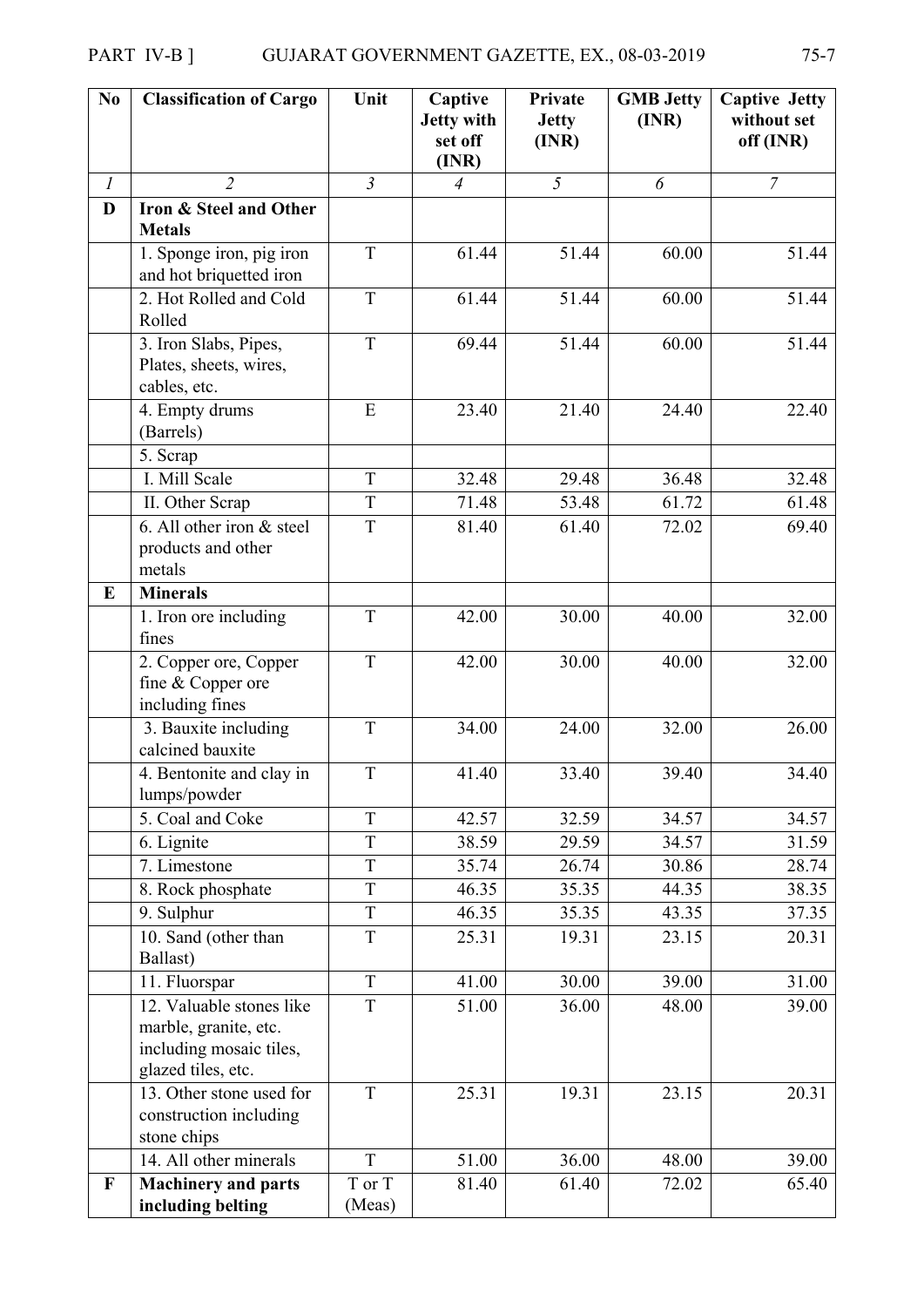| No            | <b>Classification of Cargo</b>                                                             | Unit             | Captive<br>Jetty with<br>set off<br>(INR) | Private<br><b>Jetty</b><br>(INR) | <b>GMB Jetty</b><br>(INR) | <b>Captive Jetty</b><br>without set<br>off (INR) |
|---------------|--------------------------------------------------------------------------------------------|------------------|-------------------------------------------|----------------------------------|---------------------------|--------------------------------------------------|
| $\mathfrak l$ | $\overline{2}$                                                                             | $\mathfrak{Z}$   | $\overline{4}$                            | 5                                | 6                         | $\overline{7}$                                   |
| $\mathbf G$   | <b>Other Dry Cargo</b>                                                                     |                  |                                           |                                  |                           |                                                  |
|               | 1. Fertilizers of all types                                                                | T                | 46.45                                     | 35.45                            | 44.45                     | 38.45                                            |
|               | 2. Cement & Clinker                                                                        | T                | 38.00                                     | 26.00                            | 35.00                     | 28.00                                            |
|               | 3. Animal feed                                                                             |                  |                                           |                                  |                           |                                                  |
|               | I. Oil cakes & Deoiled<br>Extractions                                                      | $\mathbf T$      | 24.58                                     | 20.58                            | 20.58                     | 20.58                                            |
|               | II. All other animal feed                                                                  | $\overline{T}$   | 20.58                                     | 20.58                            | 25.00                     | 20.58                                            |
| $\bf H$       | <b>Containers</b>                                                                          |                  |                                           |                                  |                           |                                                  |
|               | 1. Reefer Containers                                                                       |                  |                                           |                                  |                           |                                                  |
|               | I. 40 feet loaded                                                                          | ${\bf E}$        | 1334.61                                   | 719.61                           | 959.61                    | 789.61                                           |
|               | II. 40 feet empty                                                                          | E                | 351.92                                    | 300.00                           | 400.00                    | 211.92                                           |
|               | III. 20 feet loaded                                                                        | E                | 719.74                                    | 389.74                           | 519.74                    | 429.74                                           |
|               | IV. 20 feet empty                                                                          | E                | 177.95                                    | 97.95                            | 127.95                    | 107.95                                           |
|               | 2. Other Containers                                                                        |                  |                                           |                                  |                           |                                                  |
|               | I. 40 feet loaded                                                                          | E                | 1079.61                                   | 579.61                           | 779.61                    | 639.61                                           |
|               | II. 40 feet empty                                                                          | E                | 266.92                                    | 141.92                           | 191.92                    | 161.92                                           |
|               | III. 20 feet loaded                                                                        | ${\bf E}$        | 549.74                                    | 299.74                           | 429.74                    | 339.74                                           |
|               | IV. 20 feet empty                                                                          | $\overline{E}$   | 134.95                                    | 72.95                            | 107.95                    | 82.95                                            |
| I             | <b>Miscellaneous</b>                                                                       |                  |                                           |                                  |                           |                                                  |
|               | 1. Animal                                                                                  |                  |                                           |                                  |                           |                                                  |
|               | I. Goat and Sheep                                                                          | ${\bf E}$        | 25.58                                     | 20.58                            | 20.58                     | 20.58                                            |
|               | II. Cows, bullocks and<br><b>Buffalos</b>                                                  | E                | 41.66                                     | 31.66                            | 39.66                     | 33.66                                            |
|               | III. All other animals                                                                     | ${\bf E}$        | 50.66                                     | 37.66                            | 41.16                     | 40.66                                            |
|               | 2. Ballast of all kinds,<br>ashes & waste of<br>streamers                                  | $\mathbf T$      | 30.40                                     | 25.40                            | 29.40                     | 26.40                                            |
|               | 3. Bones and Bone<br>Meals, hides, horns and<br>skins                                      | T                | 30.00                                     | 21.00                            | 28.00                     | 23.00                                            |
|               | 4. Coir & Jute - Yarn,<br>Ropes & Other Products                                           | T                | 26.74                                     | 20.74                            | 25.74                     | 21.74                                            |
|               | 5. Raw Cotton                                                                              | T                | 26.74                                     | 20.74                            | 25.74                     | 21.74                                            |
|               | 6. Textile                                                                                 |                  |                                           |                                  |                           |                                                  |
|               | I. Cotton                                                                                  | T                | 170.00                                    | 110.00                           | 150.00                    | 130.00                                           |
|               | II. Woollen                                                                                | T                | 170.00                                    | 110.00                           | 150.00                    | 130.00                                           |
|               | 7. Other textiles                                                                          | T                | 200.00                                    | 130.00                           | 180.00                    | 150.00                                           |
|               | 8. Wood and Timber                                                                         |                  |                                           |                                  |                           |                                                  |
|               | I. Bobbin, Plywood &<br>other boards, logs,<br>squares, sleepers, planks<br>and scantlings | T or T<br>(Meas) | 55.89                                     | 45.89                            | 53.89                     | 47.89                                            |
|               | II. Wood pulp/synthetic<br>resin                                                           | T                | 64.89                                     | 51.89                            | 61.89                     | 54.89                                            |
|               | III. Other wood and<br>timber products                                                     | T                | 68.89                                     | 52.89                            | 63.89                     | 55.89                                            |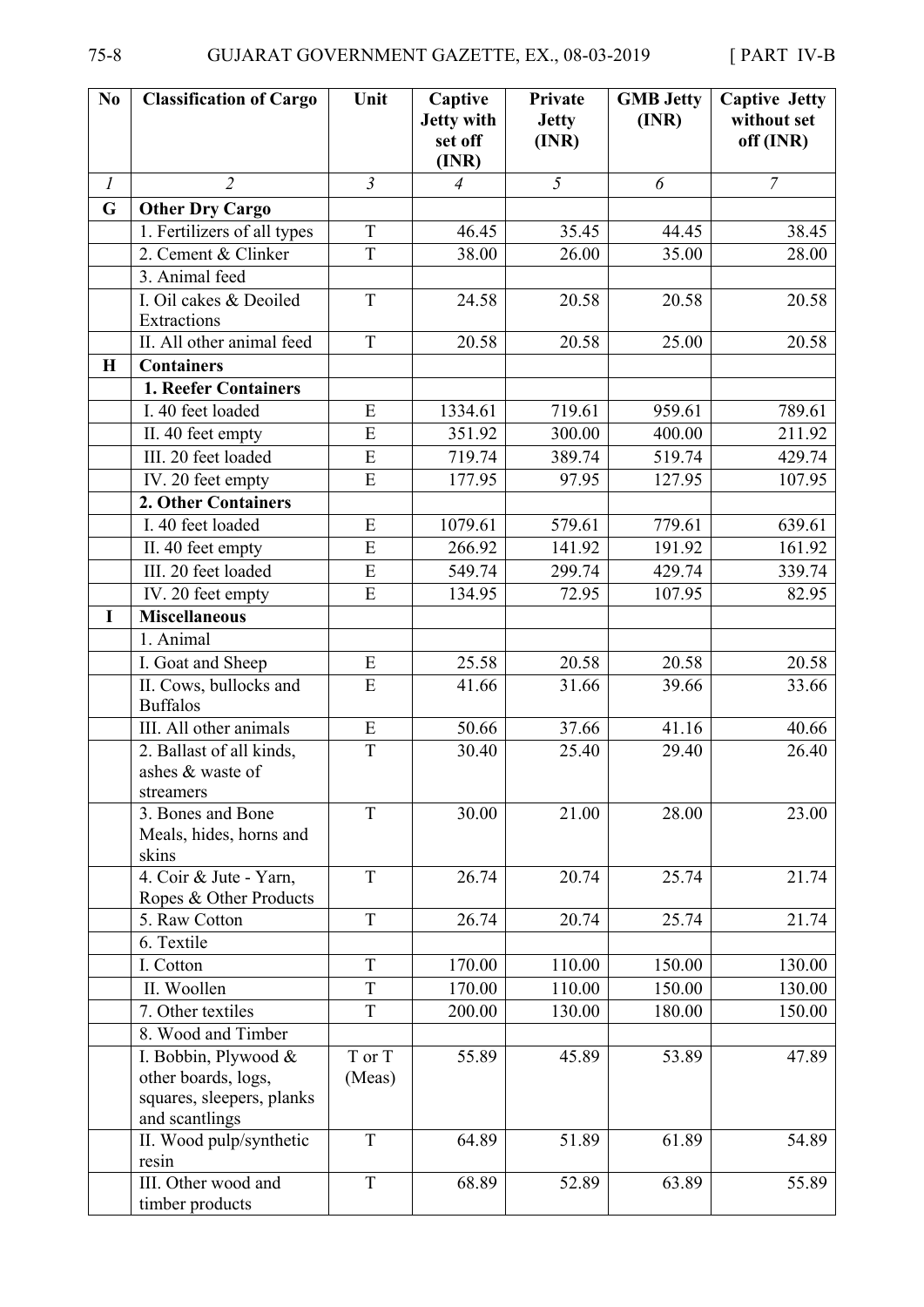| No | <b>Classification of Cargo</b>                       | Unit             | Captive<br><b>Jetty with</b><br>set off<br>(INR) | Private<br><b>Jetty</b><br>(INR) | <b>GMB Jetty</b><br>(INR) | <b>Captive Jetty</b><br>without set<br>off (INR) |
|----|------------------------------------------------------|------------------|--------------------------------------------------|----------------------------------|---------------------------|--------------------------------------------------|
| 1  | $\overline{2}$                                       | 3                |                                                  | 5                                | 6                         | 7                                                |
|    | 9. Wool                                              |                  |                                                  |                                  |                           |                                                  |
|    | I. Raw Wool including<br>goat hair $\&$ its products | B                | 26.58                                            | 20.58                            | 23.00                     | 20.58                                            |
|    | II. Waste                                            | T or T<br>(Meas) | 26.58                                            | 20.58                            | 23.00                     | 20.58                                            |
|    | 10. All other goods                                  |                  |                                                  |                                  |                           |                                                  |
|    | I. Solid Cargo                                       | T                | 63.40                                            | 46.40                            | 59.40                     | 51.40                                            |
|    | II. Liquid Cargo                                     | T                | 73.40                                            | 55.40                            | 72.02                     | 63.40                                            |
|    | 11. Project Cargo                                    | Ad<br>Valorem    | 0.32%                                            | $0.32\%$                         | $0.32\%$                  | $0.32\%$                                         |
|    | 12. Automobiles / Cars                               | Ad<br>Valorem    | 0.32%                                            | $0.32\%$                         | 0.32%                     | 0.32%                                            |

For existing captive jetties which are under set-off regime and Captive jetties where cargo utilization is outside Gujarat (e.g. Bharat Oman Refinery Ltd.), wharfage would be calculated based on rates mentioned in column 4. For example, wharfage rates for Crude and HSD would be:

| Crude    | HSD      |
|----------|----------|
| Rs.42/MT | Rs.65/MT |

For new Captive jetties without set-off option and existing Captive jetties after completion set off period, Wharfage would be calculated based on rates mentioned in column 7. For example, wharfage rates for Crude and HSD would be:

| Crude | <b>HSD</b>              |
|-------|-------------------------|
|       | $Rs.22/MT$   $Rs.55/MT$ |

#### **Terms and Conditions**

- i. In respect of goods landed or shipped, wharfage charges shall be payable in advance on the entire cargo before start of handling operation
- ii. Captive/private jetties would be entitled for the concessional wharfage as per their respective concession agreement
- iii. Wharfage shall be levied on manifested quantity. However, in case of bulk cargo, if the quantity ascertained by draft survey is higher than the quantity as manifested by the consignor/consignee in the statement of fact, then the wharfage shall be payable based on the actual quantity as ascertained by draft survey.
- iv. Wharfage Charges prescribed for the commodities do not include charges for any on-shore or off-shore operations.

#### v. **Coastal Concession:**

All goods that are either landed at or shipped from any of GMB port to any other port within India shall be entitled to a concession of 40% on the listed wharfage.

(It is clarified that in respect of captive jetties entitled for capital cost set off against wharfage charges, the amount of set off and net wharfage payable shall be computed with reference to the wharfage rate as prescribed in column 4 as reduced by coastal rebate)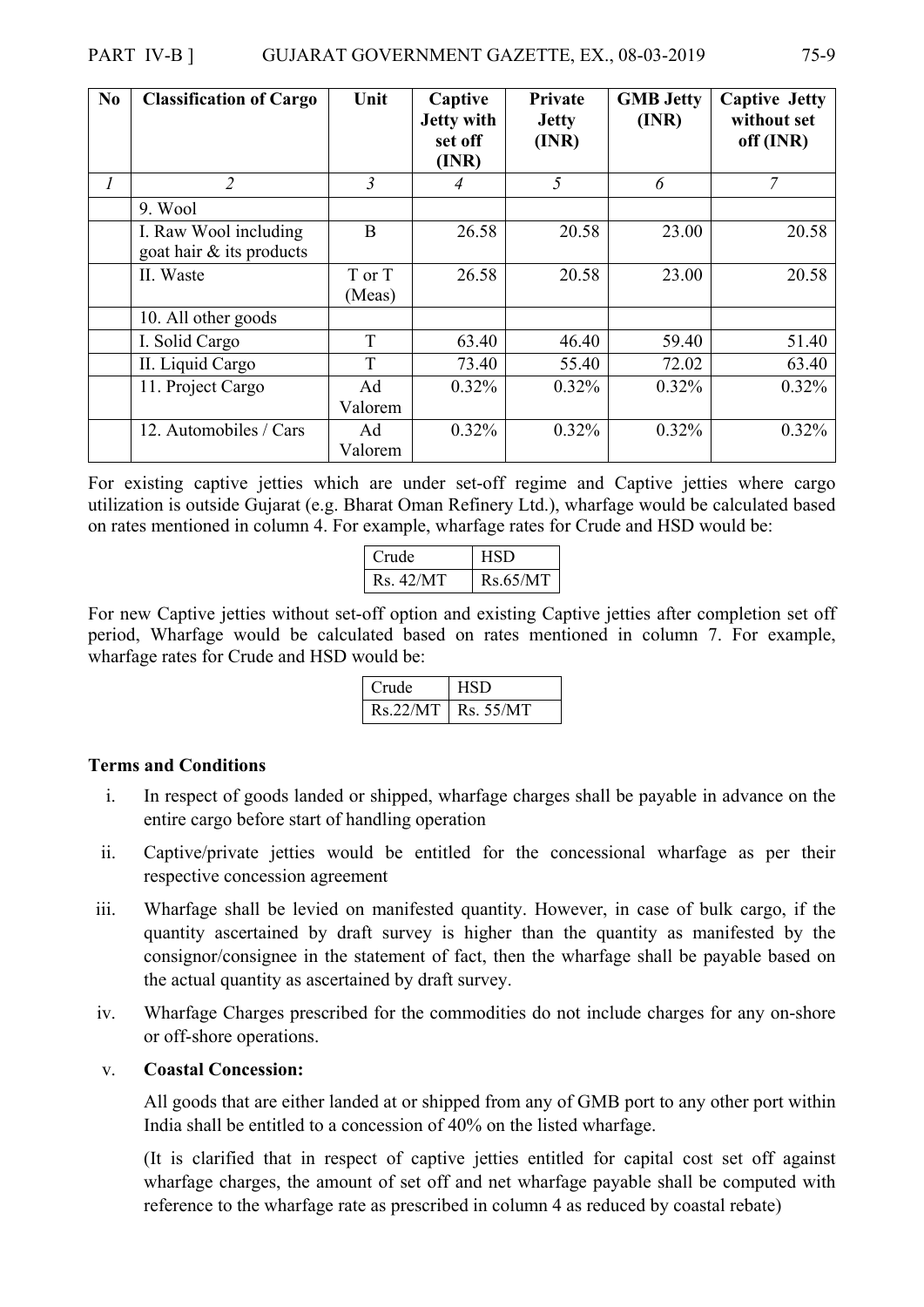#### 75-10 GUJARAT GOVERNMENT GAZETTE, EX., 08-03-2019 [ PART IV-B

- vi. In case of a sailing vessel which was destined to a particular landing place at Port, however due to distress, arrives at a different landing place at Port, only 75% of the wharfage shall be recovered from the goods landed or shipped by such vessels at such different landing place.
- vii. Wharfage charges in case of project machineries imported for port infrastructures at any of GMB Ports shall be charged at 50% of the prescribed rate.
- viii. Sand scooping charges will be exempted for both capital and maintenance dredging when such dredging is approved by GMB and any other competent government authority. However, in case the dredged material/sand is used for any economic activity, including but not restricted to land reclamation, sale for construction purposes or any other use which may be decided by GMB from time to time, then the User will be liable to get prior approval/permission from GMB to carry out such activity and will also be charged INR 3/MT of the dredged material.
	- ix. On bonafide ship stores, furniture, tools and materials for use on the particular ship landed or shipped for which documentation under Customs Act 1962 is necessary, two thirds  $(2/3^{\text{rd}})$ of the Wharfage Charges applicable on such cargo shall be levied.

| No.                     | <b>Nature</b>                                 | <b>Charges</b>                                                                                      |
|-------------------------|-----------------------------------------------|-----------------------------------------------------------------------------------------------------|
| $\mathbf{1}$            | Abandoned or confiscated goods                | Full Wharfage Charges on the manifested quantity                                                    |
|                         |                                               | of the cargo                                                                                        |
| $\overline{2}$          | Empty or partly empty packages                | Full Wharfage Charges on the manifested                                                             |
|                         |                                               | description of such packages                                                                        |
| $\mathbf{3}$            | Sweeping collected from a vessel,             | Full Wharfage Charges on the manifested quantity                                                    |
|                         | where the consignment is partly               | of such cargo                                                                                       |
|                         | landed at the port                            |                                                                                                     |
| $\overline{\mathbf{4}}$ | Goods brought into transit and                | Full Wharfage Charges on the manifested quantity                                                    |
|                         | returned unshipped or short shipped           | of such cargo                                                                                       |
| 5                       | Goods shut out from shipment                  | Full Wharfage Charges for each shipping and                                                         |
|                         |                                               | landing                                                                                             |
| 6                       | Goods shut out from shipment and              | Full Wharfage Charges for each shipping and                                                         |
|                         | subsequently reshipped                        | landing                                                                                             |
| $\overline{7}$          | Goods sent from the vessel for                | Full Wharfage Charges for each shipping and                                                         |
|                         | landing, but not accepted for                 | landing                                                                                             |
|                         | landing; or goods landed in excess            |                                                                                                     |
|                         | of what was to be landed and                  |                                                                                                     |
|                         | subsequently shipped back to the              |                                                                                                     |
|                         | vessel                                        |                                                                                                     |
| 8                       | Salvaged cargo                                | Full Wharfage Charges on the manifested quantity                                                    |
|                         |                                               | of such cargo                                                                                       |
| 9                       | Goods shipped from landing place              | Wharfage Charges at half the prescribed rate for<br>such cargo payable at each landing place on the |
|                         | and landed at other place in the<br>same port | manifested quantity of such cargo                                                                   |
| 10                      | Goods except containers discharged            | One and half times full wharfage charge on                                                          |
|                         | from one vessel and reloaded on to            | manifested quantity of such cargo                                                                   |
|                         | another vessel                                |                                                                                                     |
| 11                      | Goods discharged and re-loaded on             | Applicable one time full wharfage rate                                                              |
|                         | to the same vessel                            |                                                                                                     |
|                         |                                               |                                                                                                     |

x. The Wharfage Charges payable on the cargo under certain special circumstances is as under: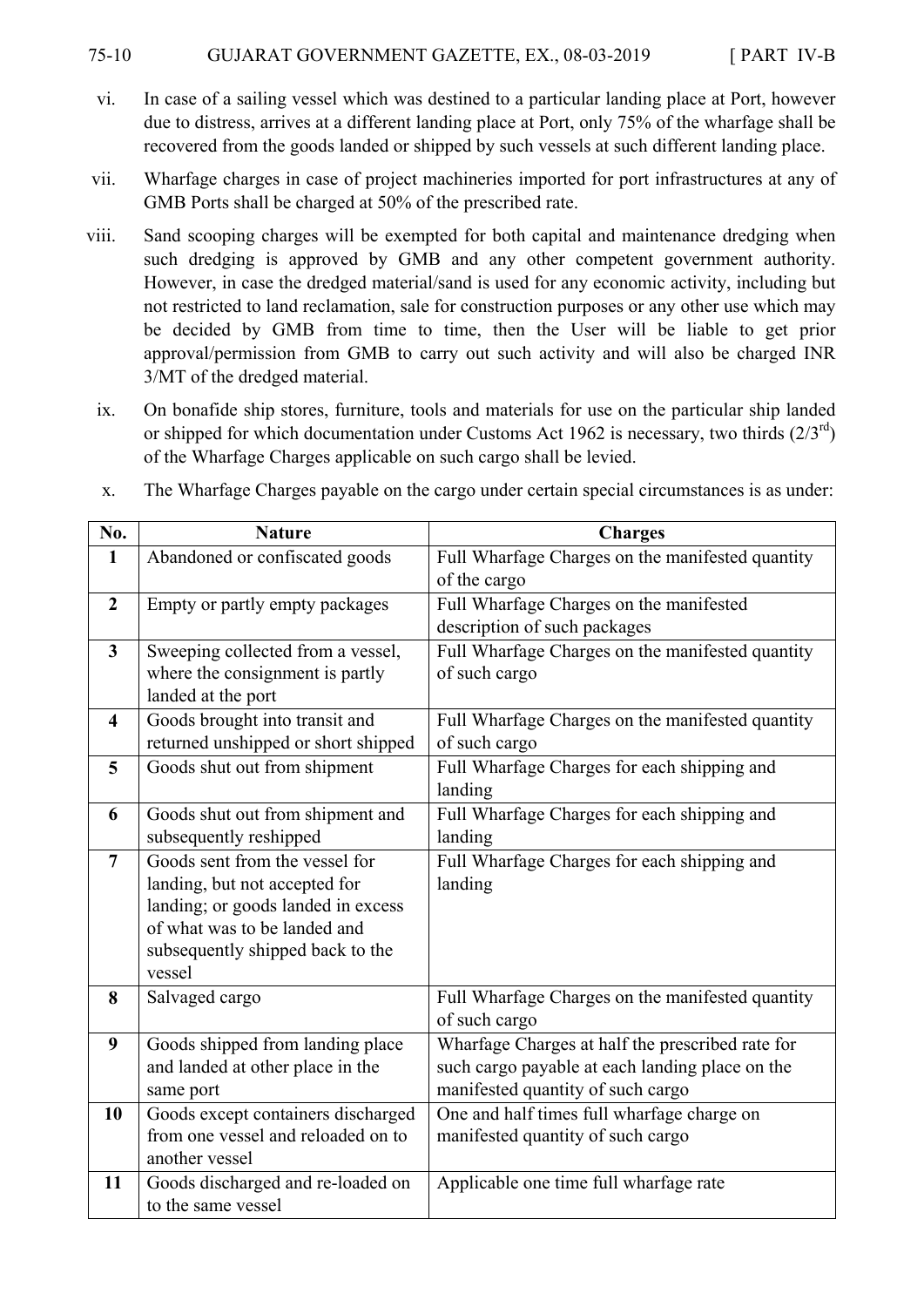## PART IV-B ] GUJARAT GOVERNMENT GAZETTE, EX., 08-03-2019 75-11

| No. | <b>Nature</b>                         | <b>Charges</b>                                   |  |
|-----|---------------------------------------|--------------------------------------------------|--|
| 12  | Containers discharged from one        | 1.15 times of applicable full wharfage charge    |  |
|     | vessel and reloaded on to another     |                                                  |  |
|     | vessel                                |                                                  |  |
| 13  | Unloading cargo from the distressed   | Additional 50% of the prescribed Wharfage        |  |
|     | vessel at the landing place on return | Charges on manifested quantity of such cargo     |  |
|     | due to distress <sup>*</sup>          |                                                  |  |
| 14  | Re-loading the cargo onto the         | Additional 50% of the prescribed Wharfage        |  |
|     | distressed vessel at the landing      | Charges on the manifested quantity of such cargo |  |
|     | place*                                |                                                  |  |

- \* These charges will be in addition to the full Wharfage Charges already paid by the distressed vessel at the ports on the initial visit prior to return due to distress.
- xi. No Wharfage charges shall be levied on the following:

**15** Survey rejection in port transit Full Wharfage Charges

- 1) Goods used for carrying out handling operation at Landing Place
- 2) Fresh fish landed at or shipped from any landing place by vessels of less than 15 GRT and registered in Gujarat
- 3) Goods consigned to or by the Gujarat Maritime Board
- 4) Passenger bonafide kits allowed by steam ship companies without any extra charges
- 5) Ships sweeping provided that the entire cargo is landed at the landing place and satisfactory proof is produced to the effect that the sweeping from a part of the consignment for which wharfage charges have been paid.
- 6) Sweeping collected from the Landing Place
- 7) Cargo not manifested for transshipment, but merely transferred from one hatch to another of the same vessel.

## **2. Lighterage Levy**

| Particular      | <b>INR</b> per MT |
|-----------------|-------------------|
| Lighterage Levy |                   |

## **Terms and Conditions:**

- i. All cargo handled at any GMB ports (Including GMB Jetties, Captive Jetties, Private Jetties)through lighterage operations shall be subject to a lighterage levy
- ii. Lighterage levy shall be levied on the manifested quantity and shall be in addition to the wharfage charges and other charges levied on the cargo.
- iii. Lighterage Levy shall be payable in advance before commencement of lighterage operation.

## **3. License Fees**

All the harbour crafts or agents or persons operating within the port limit declared by Gujarat State shall be liable to obtain valid license from the Board at the rate mentioned below: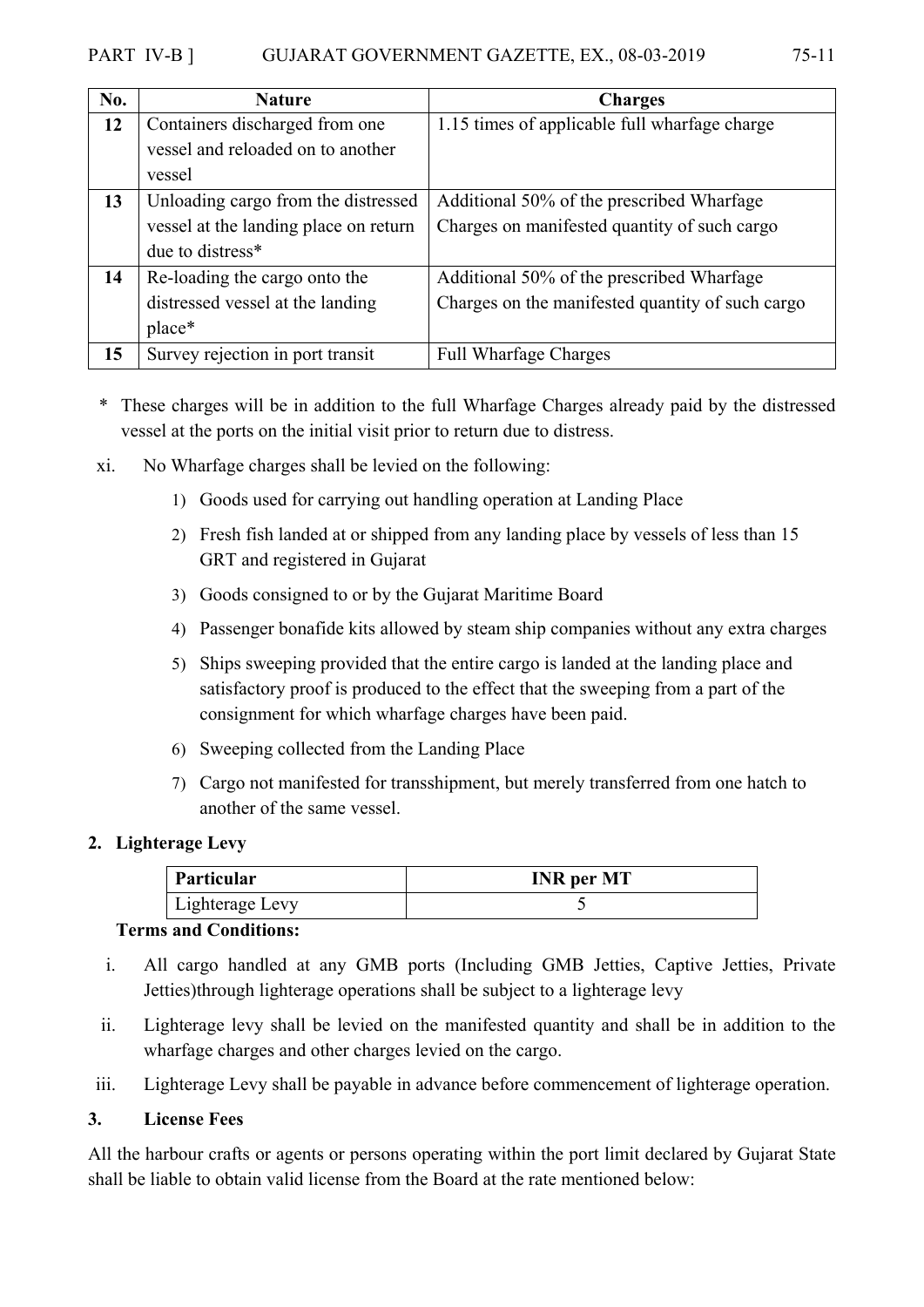| Rate per unit (INR) |                                            |              |                  |           |
|---------------------|--------------------------------------------|--------------|------------------|-----------|
| #                   | Particular                                 | Unit         | <b>Per Month</b> | Per Annum |
|                     | Tugs and Launches                          | Per GRT      | 3.9              | 42.9      |
| $\overline{2}$      | Mechanized vessel plying for goods and     | Per vessel   | 520              | 5200      |
|                     | passenger                                  |              |                  |           |
| 3                   | Non-mechanized vessel plying for goods and | Per vessel   | 260              | 2600      |
|                     | passenger                                  |              |                  |           |
| $\overline{4}$      | Ship Chandlers/ship repair                 | Per chandler | 5460             | 54600     |
| 5                   | Hawkers & Porters                          | Per hawker   | 156              | 1560      |
| 6                   | <b>Clearing Agent</b>                      | Per agent    | -                | 39000     |
| 7                   | Pilot license Fees*                        | Per pilot    | 6500             | 65000     |
| 8                   | Weigh bridge license fees                  | Per unit     | -                | 15600     |
| 9                   | Stevedoring license fees                   | Per agent    | -                | 39000     |

\*Pilot license fee shall be applicable up to issuance of notification regarding Gujarat Maritime Board Private Pilotage Rules 2016 thereafter the rate of pilot license fee shall be applicable as per aforesaid rule.

#### **Terms and Conditions**

- i. Any one operating/entering the port premises/port limit without an entry pass/license fees shall be liable for payment at double the applicable rates.
- ii. Owners of the Tonnies, boats and sailing vessels plying for passengers ferry service shall have to abide by the passenger vessel rules in force from time to time at the respective ports.
- iii. If any damage is caused to Board's assets or any other asset of the State or the Central Government by the private vehicles/equipment/vessel/agent or their users, the cost of damages as estimated by port authority shall be levied on the owner of vehicles/equipment/vessel/agent and vehicles/equipment/vessel/agent will be allowed to leave the port only on making the full payment to the Board.
- iv. The Port Authority at his discretion has the right to suspend or cancel or refuse to issue such permit without assigning any reasons
- v. All harbour crafts that are licensed to ply between a vessel and the shore or vice versa can also ply from place to place within the port, and also from one port to another port that is controlled, managed and administered by the Board without the necessity of having to obtain a separate license.
- vi. The porter/hawkers shall make a deposit with the Port Authorities at the time of applying for the license towards the cost of badge. Such deposit is liable to be forfeited in case of its loss and a new base will be issued only on payment of fresh badges.
- vii. On request from a licensee, in case of the loss of license documents during the validity period of the license, duplicate license will be issued at 15% the cost of issue of a new license.

#### **4. Waterfront Royalty**

The Waterfront Royalty by Private and Joint Sector Port shall be as under:

| Cargo                 | <b>Base</b>      | <b>Rate in Rupee</b> |
|-----------------------|------------------|----------------------|
| Solid                 | Per Metric Tonne | 34                   |
| Liquid other than POL | Per Metric Tonne | 64                   |
| POL                   | Per Metric Tonne | 69                   |
| Container             | Per TEU          | 437                  |
| Crude                 | Per Metric Tonne | 25                   |
| Car                   | Per Car          | $0.32\%$ ad valorem  |
| <b>LNG</b>            | Per Metric Tonne | 149                  |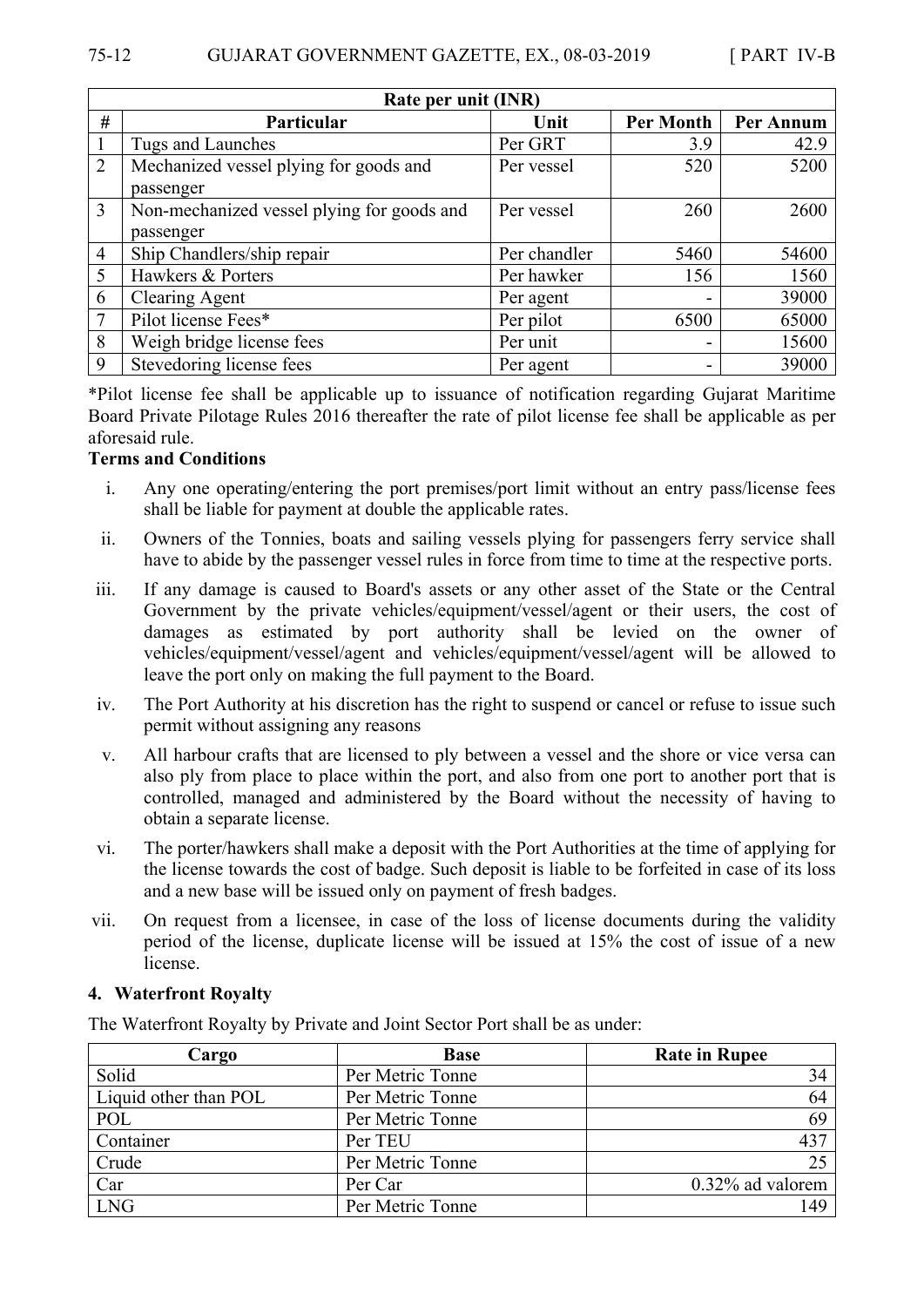- i. The above mentioned rate of Waterfront Royalty shall be applicable to new Private Ports and Joint Sector Ports where GMB has not initiated tendering procedure including Expression of Interest on or before the date of notification
- ii. The Full Waterfront Royalty shall be subject to an escalation on first of April every three years by an amount equal to 20% over the previously revised waterfront royalty. Each subsequent escalation shall take place every third financial year thereafter.
- iii. However, for existing Private and Joint Sector Ports, the respective contract will prevail where GMB has initiated tendering procedure including Expression of Interest on or before the date of notification.
- iv. WFR of cars shall be applicable to existing private ports also and this will be applicable from the date of this notification.
- v. **Transshipment of Containers:** In case of transshipment of containers, Waterfront Royalty will be paid 1.15 times of applicable Waterfront Royalty. This will be applicable to all existing and new private sector and joint sector ports.
- vi. **Coastal concessions:** Coastal concession of 40% shall be available on applicable Waterfront Royalty rate in case of cargo being shipped or landed to/from any other port in India.

This coastal concession will be not be applicable on containerized cargo for which transshipment benefit has been availed.

This clause shall be applicable for all existing and new private sector and joint sector ports

## **5. Waterfront Fees [Captive Jetty]**

The rate of waterfront fees shall be levied to all Captive Jetty holders according to the provisions of respective Captive Jetty Agreement.

| Sr.<br>No.     | <b>Name of</b><br>Group | <b>Name of Port</b>                              | Designation of the Head of the<br>Port duly authorized by the<br><b>State Government.</b> |
|----------------|-------------------------|--------------------------------------------------|-------------------------------------------------------------------------------------------|
| $\mathbf{1}$   | Magdalla                | 1.<br>Magdalla (Surat)*                          | The Port Officer, Magdalla                                                                |
|                | (Surat)                 | 2.<br>Umergaon                                   |                                                                                           |
|                |                         | 3.<br>Maroli                                     |                                                                                           |
|                |                         | Valsad<br>4.                                     |                                                                                           |
|                |                         | 5.<br>Billimora                                  |                                                                                           |
|                |                         | 6.<br>Onjal                                      |                                                                                           |
|                |                         | 7.<br>Kolak                                      |                                                                                           |
|                |                         | 8.<br>Umarsadi                                   |                                                                                           |
|                |                         | Vansi Borsi<br>9.                                |                                                                                           |
|                |                         | Hazira Port Pvt. Ltd. [HPPL] <sup>#</sup><br>10. |                                                                                           |
|                |                         | Nargol $^*$<br>11.                               |                                                                                           |
| $\overline{2}$ | Bharuch                 | Bharuch<br>1.                                    | The Port Officer, Bharuch                                                                 |
|                |                         | 2.<br><b>Bhagwa</b>                              |                                                                                           |
|                |                         | LNG Terminal of Petronet LNG<br>$\overline{3}$ . |                                                                                           |
|                |                         | Ltd. $(PLL)^{#}$                                 |                                                                                           |
|                |                         | Liquid Cargo Terminal of Gujarat<br>4.           |                                                                                           |
|                |                         | <b>Chemical Port Terminal Company</b>            |                                                                                           |
|                |                         | $Ltd.$ <sup><math>\#</math>#</sup>               |                                                                                           |
|                |                         | Dahej*<br>5.                                     |                                                                                           |
|                |                         | Khambhat<br>6.                                   |                                                                                           |

**Schedule II Name of Ports and their Group in Gujarat Maritime Board**